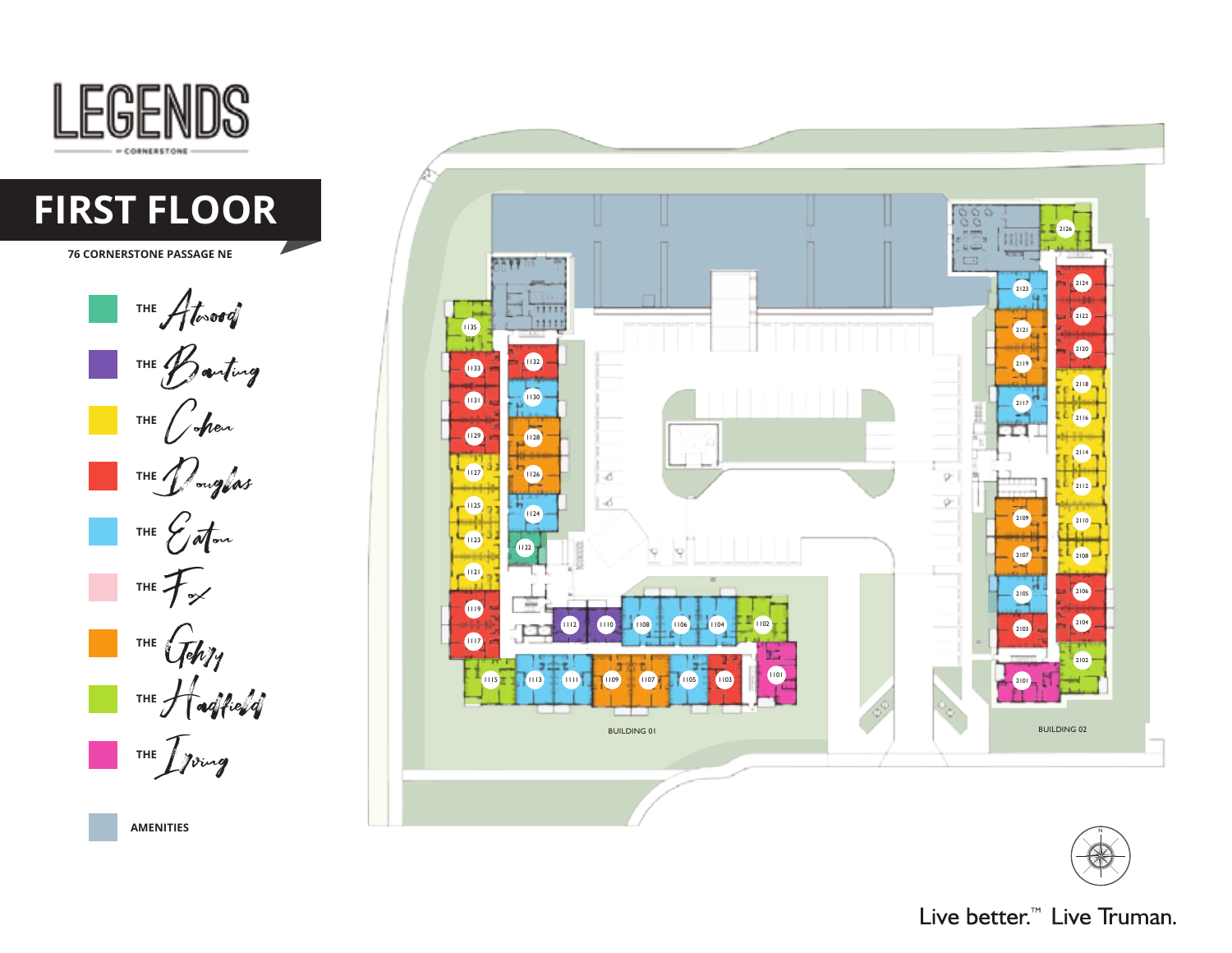





Live better.<sup>™</sup> Live Truman.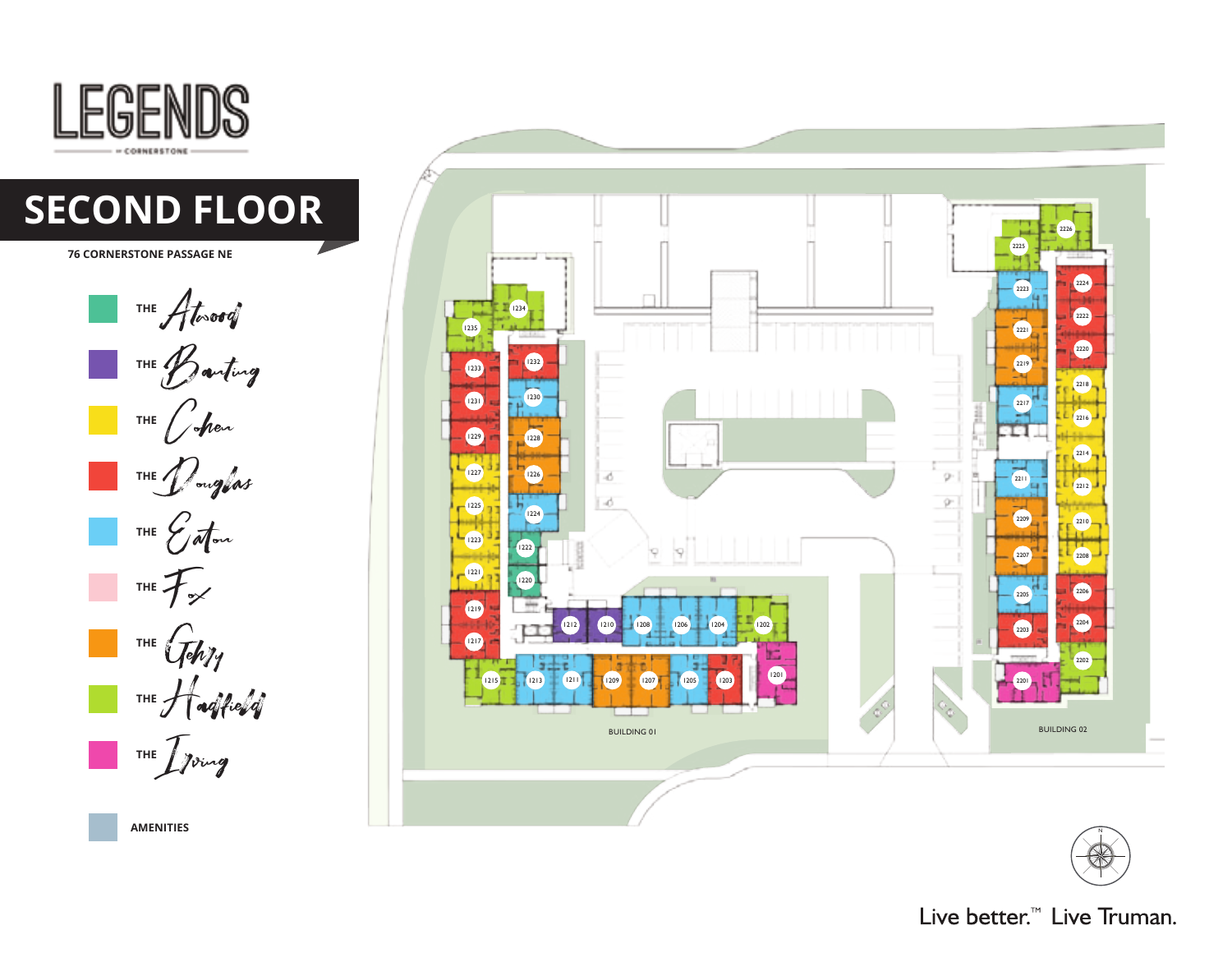